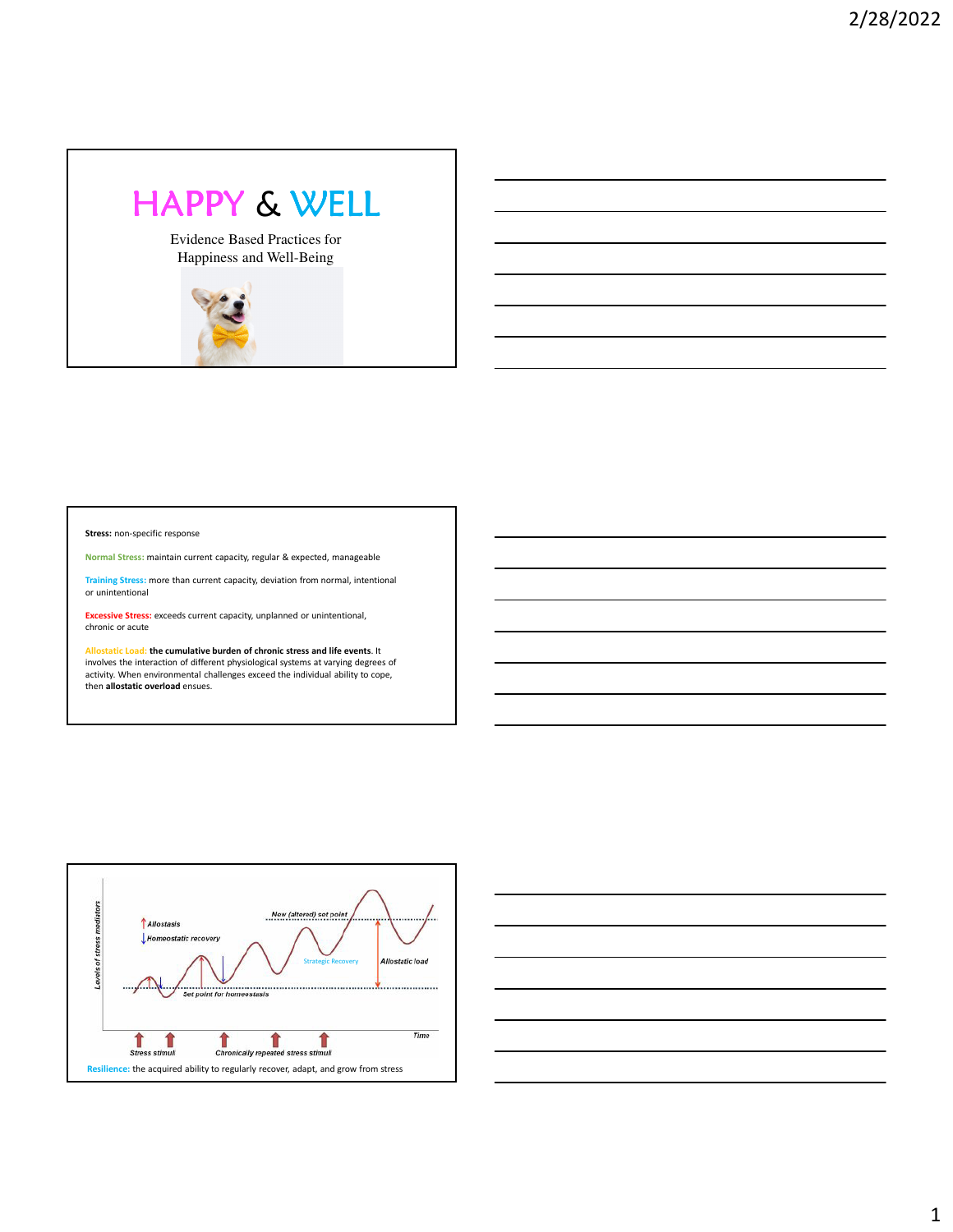



## HAPPINESS & WELL-BEING

**Emotions linked to happiness:** awe, love, joy, interest, hope, pride, amusement, inspiration, & gratitude

**3 Components:** Pleasure, Engagement, & Meaning

**Well-Being:** State of being happy or sometimes the coexistence of happiness, health & occasional the add-on of prosperity

## "What's simple to do is simple not to do"

Compound Effect: D. Hardy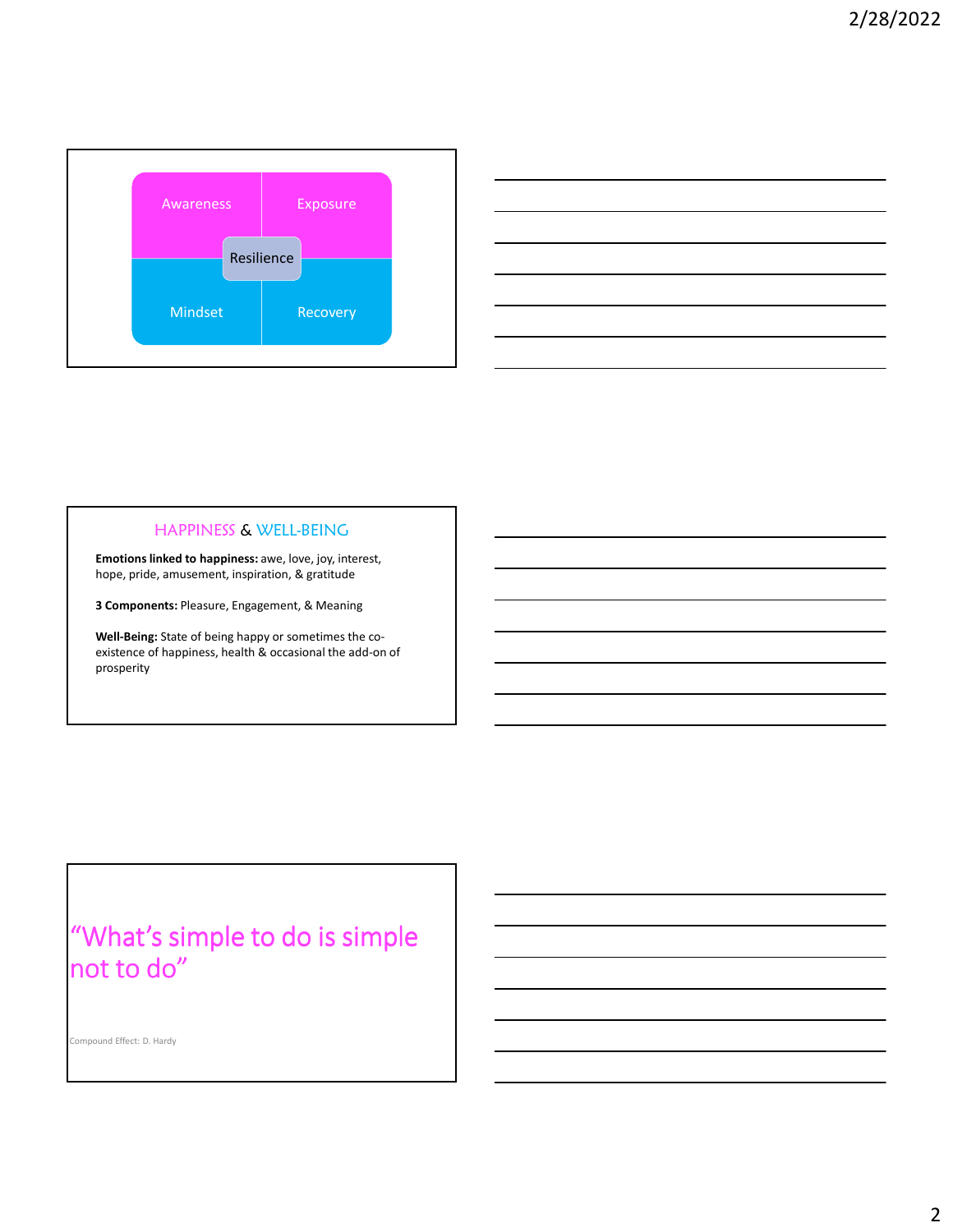| Happy Medicine, Inc.<br>2093 Philadelphia #1708<br>Claymont, DE 19703<br>www.HappyMedicine.org |
|------------------------------------------------------------------------------------------------|
| Exercíse at a mínímum                                                                          |
| 30 minutes, 3 times per<br>week                                                                |
| K. Letz<br><b>NP</b><br>Substitution Permissible                                               |
|                                                                                                |



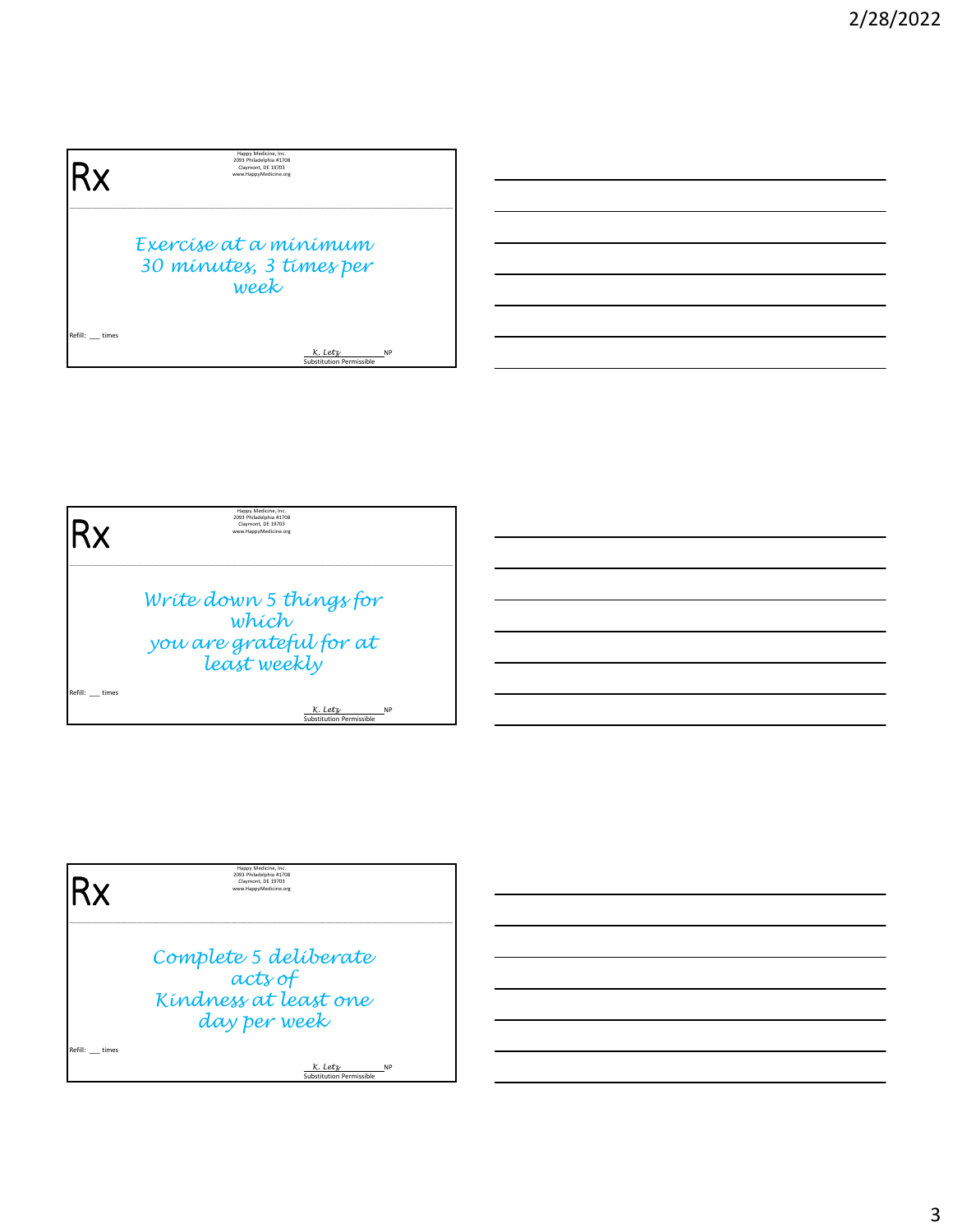| ιRχ              | Happy Medicine, Inc.<br>2093 Philadelphia #1708<br>Claymont, DE 19703<br>www.HappyMedicine.org |
|------------------|------------------------------------------------------------------------------------------------|
|                  | Smíle and<br>act happy daily                                                                   |
| Refill: __ times | K. Letz<br><b>NP</b><br>Substitution Permissible                                               |



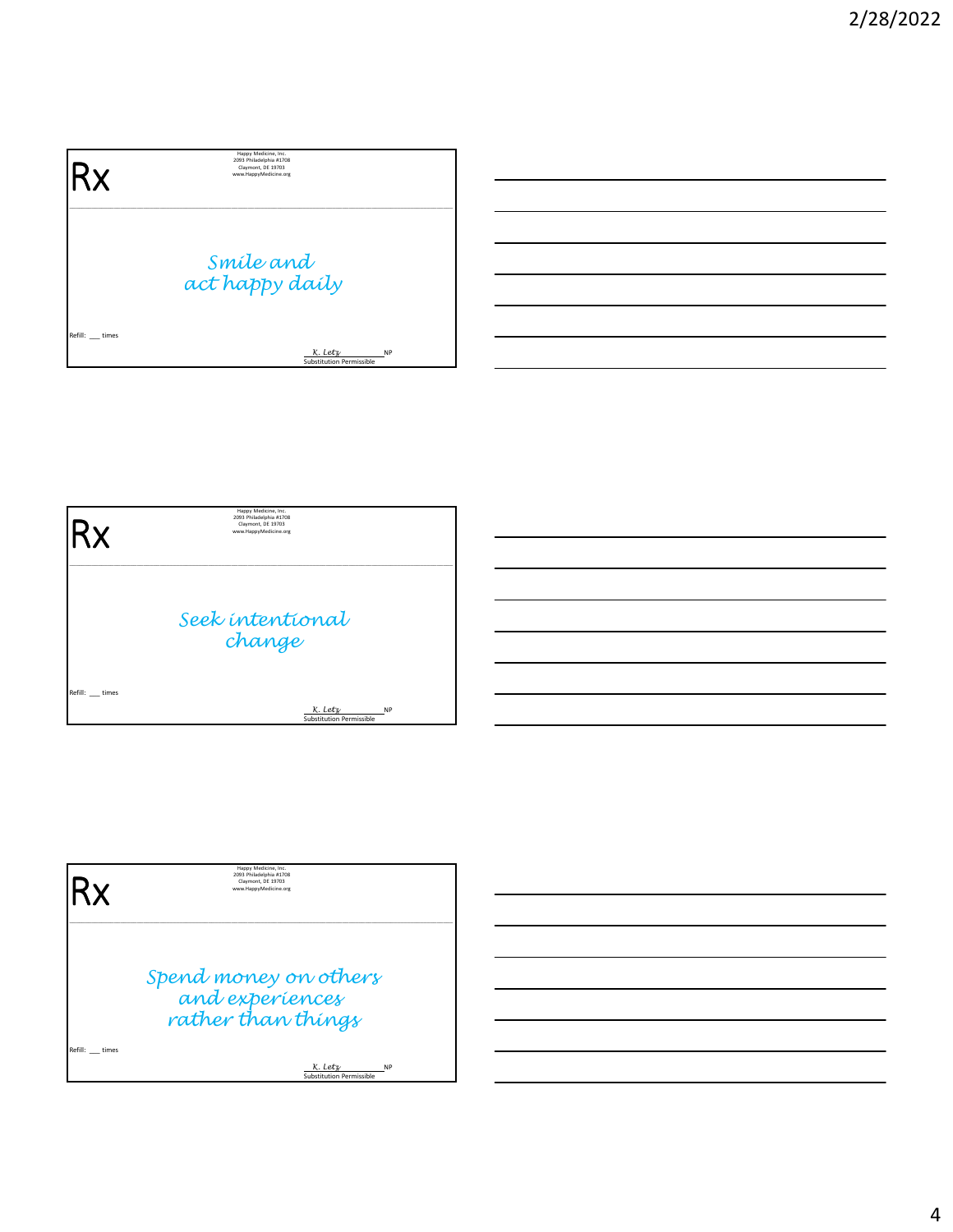| .Rx           | Happy Medicine, Inc.<br>2093 Philadelphia #1708<br>Claymont, DE 19703<br>www.HappyMedicine.org |
|---------------|------------------------------------------------------------------------------------------------|
|               | Spend time daily on<br>enhancing<br>relationships                                              |
| Refill: times |                                                                                                |
|               | K. Letz<br><b>NP</b><br>Substitution Permissible                                               |